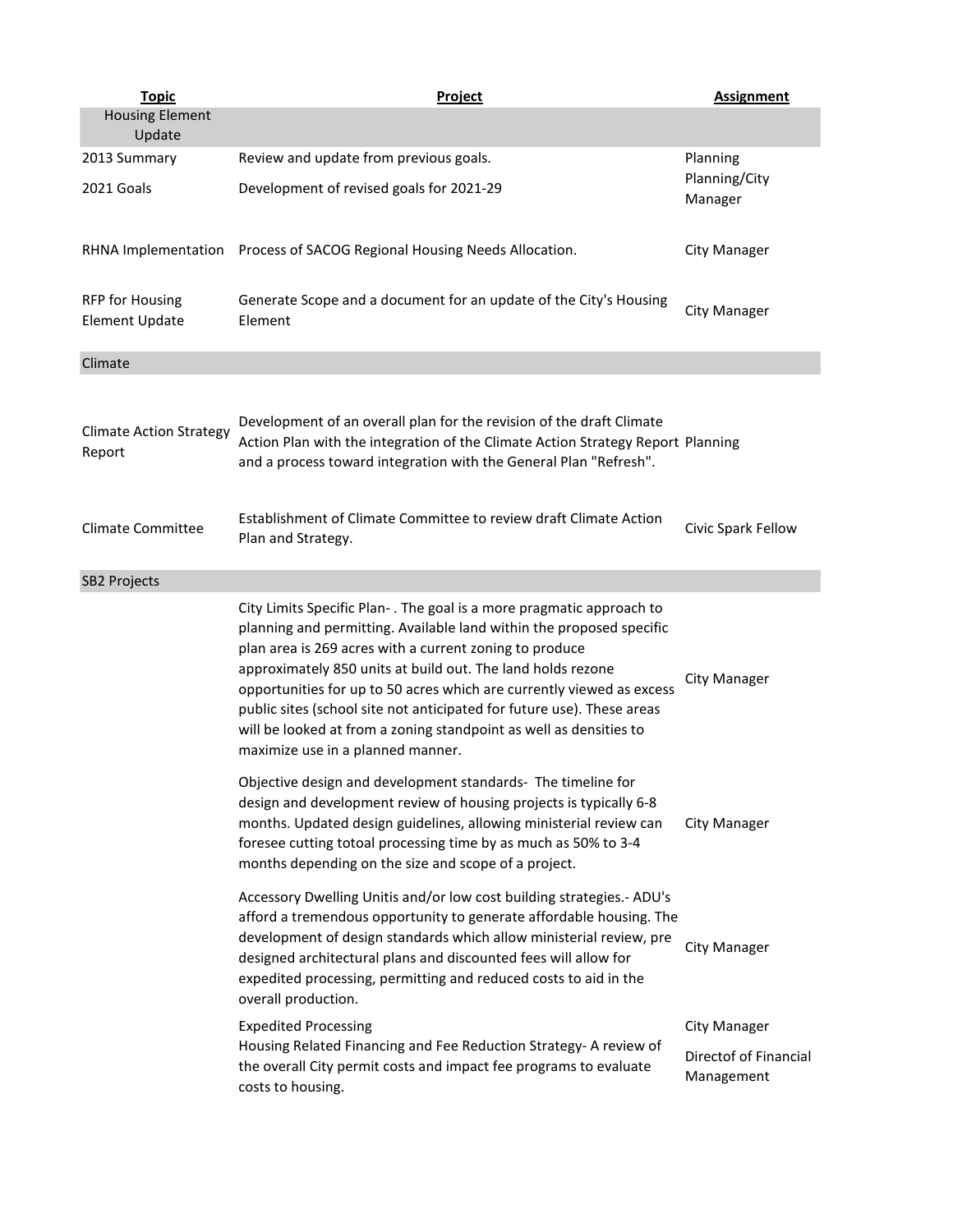Design, Architecture and zoning Strategies to permit by right housing construction- Pre-Approved Designs and Plans – Community involvement is the development of objective design/development standards to streamline development by allowing ministerial review and over the counter permitting. City Manager Programmatic EIR Consultant

Community Outreach and Education

| <b>Climate Action Plan</b>            |                                                                                                                                                                                                                                                                                                                                                                                                                    |            |
|---------------------------------------|--------------------------------------------------------------------------------------------------------------------------------------------------------------------------------------------------------------------------------------------------------------------------------------------------------------------------------------------------------------------------------------------------------------------|------------|
| <b>Tasks</b>                          |                                                                                                                                                                                                                                                                                                                                                                                                                    |            |
| <b>GHG Inventory Update</b>           | Includes both updating inventory for 2018 or similar recent calendar<br>year, and adjusting the original 2005 baseline to ensure two<br>inventories are comparable.                                                                                                                                                                                                                                                | Consultant |
| <b>Forecasts/Targets GHG</b>          | Quantitative analysis of future GHG emissions under two scenarios<br>(business as usual [BAU] and legislative-adjusted BAU) and<br>quantification of GHG reduction targets/goals for (i.e., 2030, 2040<br>and 2050 per State guiPlanningce, specific years TBD). Forecasts<br>could be aligned with SACOG 2020 MTP/SCS, general plan "refresh",<br>housing element update, or all of the above.                    | Consultant |
| GHG<br>Quantification/Gap<br>Analysis | Quantitative analysis of GHG reduction potential of recommended<br>strategies and actions in CAP Strategy Report, as well as other<br>performance indicators, to ensure that GHG target for 2030 can be<br>achieved; and, to demonstrate co-benefits in achieving City's<br>sustainability goals (i.e., alignment with "EARTH" objectives and<br>policy framework in general plan refresh/sustainability element). | Consultant |
| <b>CAP Document</b>                   | - Includes revisions to CAP document and any reformatting to<br>incorporate results of all of the above. Includes all drafts (admin,<br>screencheck, draft, admin final, screencheck final, final) through to<br>adoption.                                                                                                                                                                                         | Consultant |
| Vulnerability<br>Assessment-Optional  | If desired, Ascent could perform a technical vulnerability assessment<br>that builds on the Resilience Dialogues, followed by adaptation<br>strategies. Goal would be to help City comply with SB 379 in<br>preparation of the General Plan "refresh" effort. Ascent would use CA<br>Adaptation Planning Guide and other relevant guiPlanningce from<br>OPR.                                                       | Consultant |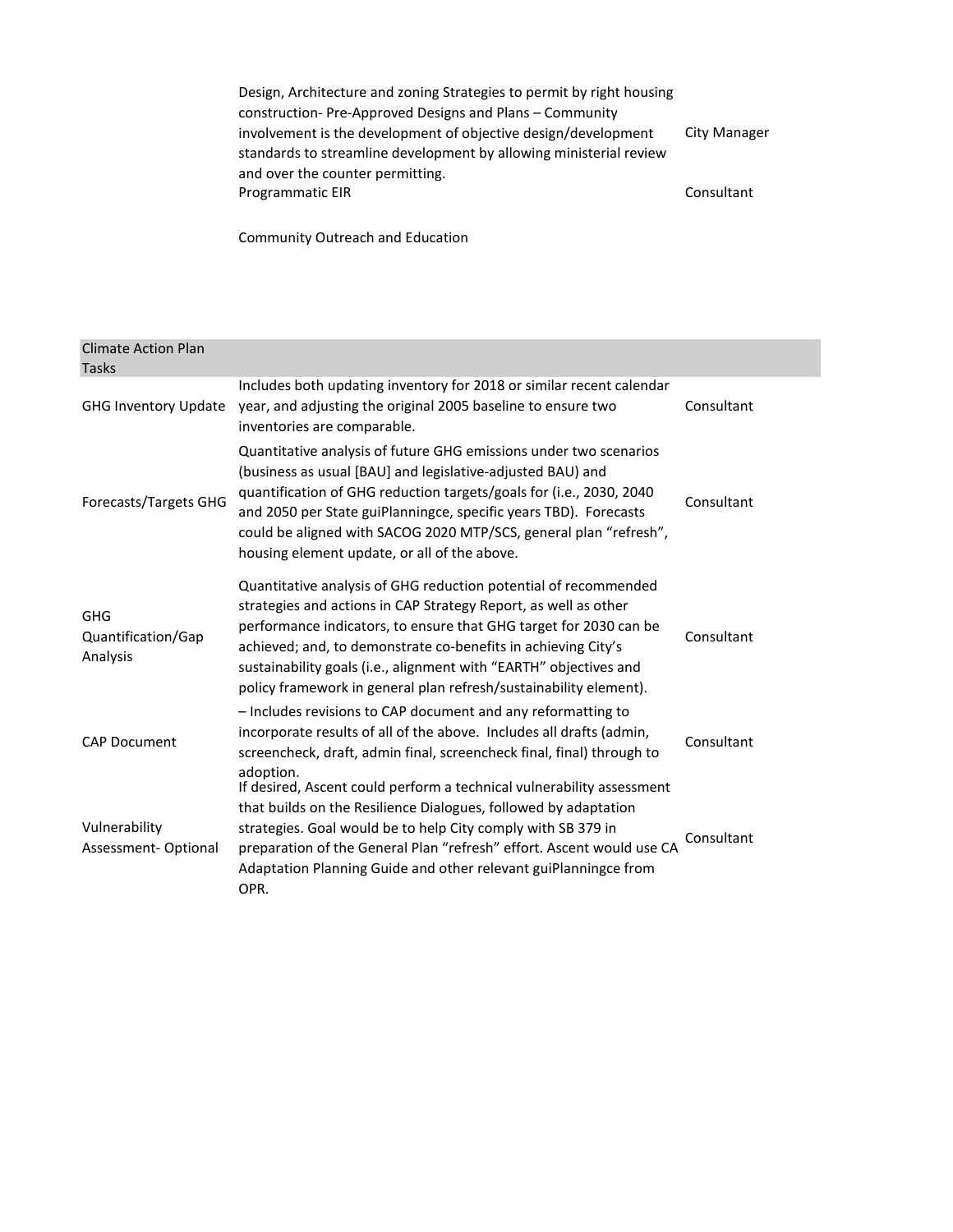| Environmental<br>Review/Checklist-<br>Optional                                         | If the City decides to adopt CAP as a stand-alone document (Option A<br>in the CAP Strategy Report) apart from general plan update, a<br>separate environmental document would be required in order to<br>provide CEQA coverage per CEQA guidelines Section 15183.5.<br>Ascent's preliminary assumptions is that an Initial Study/Mitigated<br>Neg Dec would be feasible for a CAP. However, if other options for<br>the CAP are pursued, such as adopting the CAP concurrently with<br>general plan or other planning actions, the CAP could be included in<br>project description and covered under a broader program EIR, in<br>which case the IS/MND portion of Task 6 would not be required.<br>Ascent could also assist the City with development of a CAP Checklist<br>to assist with project-level reviews for streamlining pursuant to CEQA<br>Guidelines 15183.5. | <b>TBA</b>         |
|----------------------------------------------------------------------------------------|-----------------------------------------------------------------------------------------------------------------------------------------------------------------------------------------------------------------------------------------------------------------------------------------------------------------------------------------------------------------------------------------------------------------------------------------------------------------------------------------------------------------------------------------------------------------------------------------------------------------------------------------------------------------------------------------------------------------------------------------------------------------------------------------------------------------------------------------------------------------------------|--------------------|
| Climate Resilliancy Tool<br>Box                                                        | Review and update of the City's draft Climate Action Plan to<br>incorporate the Yolo Climate Compact Climate Resiliancy Tool Box<br>within key documents and policies                                                                                                                                                                                                                                                                                                                                                                                                                                                                                                                                                                                                                                                                                                       | Civic Spark Fellow |
| <b>General Plan</b>                                                                    |                                                                                                                                                                                                                                                                                                                                                                                                                                                                                                                                                                                                                                                                                                                                                                                                                                                                             |                    |
| City Limits Specific Plan                                                              | Submit SB 2 application for the creation of a Winters City Limits<br>Specific Plan to include a comprehensive program of community<br>outreach, land use analysis, general plan policy update and a<br>programmatic environmental impact report.                                                                                                                                                                                                                                                                                                                                                                                                                                                                                                                                                                                                                            | Staff              |
| GP Adequacy Review<br>This will be part of the<br>City Limits Specific Plan<br>Project | Statutory update - all laws passed since last comprehensive<br>1.<br>update                                                                                                                                                                                                                                                                                                                                                                                                                                                                                                                                                                                                                                                                                                                                                                                                 | Consultant         |
|                                                                                        | 2.<br>Legal update - all pertinent court cases since last<br>comprehensive update                                                                                                                                                                                                                                                                                                                                                                                                                                                                                                                                                                                                                                                                                                                                                                                           | Consultant/Ethan   |
|                                                                                        | 3.<br>Factual Update - demographic info; statistics and background<br>data; references; best available data/science; etc                                                                                                                                                                                                                                                                                                                                                                                                                                                                                                                                                                                                                                                                                                                                                    | Consultant         |
|                                                                                        | 4.<br>Completeness -- compile and integrate all GPAs, policy<br>interpretations, and relevant protocols since adoption; integrate as<br>appropriate into text; designations; land use and circ diagrams                                                                                                                                                                                                                                                                                                                                                                                                                                                                                                                                                                                                                                                                     | Consultant         |
|                                                                                        | 5.<br>Horizon Year - long-term perspective is required;<br>recommended horizon year of at least 10 years out - ideally 20 to 30                                                                                                                                                                                                                                                                                                                                                                                                                                                                                                                                                                                                                                                                                                                                             | Consultant         |
|                                                                                        | 6.<br>Policy Relevance -- review policies; modernize wording;<br>relevancy to community (keep these non-substantive)                                                                                                                                                                                                                                                                                                                                                                                                                                                                                                                                                                                                                                                                                                                                                        | Consultant         |
|                                                                                        | Planning Area -- consider adequacy of current "planning area"<br>7.                                                                                                                                                                                                                                                                                                                                                                                                                                                                                                                                                                                                                                                                                                                                                                                                         | Consultant         |
|                                                                                        | 8.<br>Consistency -- verify consistency (vertical and horizontal),<br>especially for Housing Element                                                                                                                                                                                                                                                                                                                                                                                                                                                                                                                                                                                                                                                                                                                                                                        | Consultant         |
|                                                                                        | 9.<br>Streamlining Implementation -- consider how to activate<br>possible CEQA streamlining - uniformly applied development policies Consultant<br>or standards; 15183; qualified GHG reduction strategy; etc                                                                                                                                                                                                                                                                                                                                                                                                                                                                                                                                                                                                                                                               |                    |
|                                                                                        | 10. CEQA Clearance -- determine appropriate CEQA review<br>11. Follow up - are substantive updates necessary (see below)?                                                                                                                                                                                                                                                                                                                                                                                                                                                                                                                                                                                                                                                                                                                                                   | Consultant         |
|                                                                                        | Zoning; subdivision and other regulations; other focused plans;<br>infrastructure master plans                                                                                                                                                                                                                                                                                                                                                                                                                                                                                                                                                                                                                                                                                                                                                                              | Consultant         |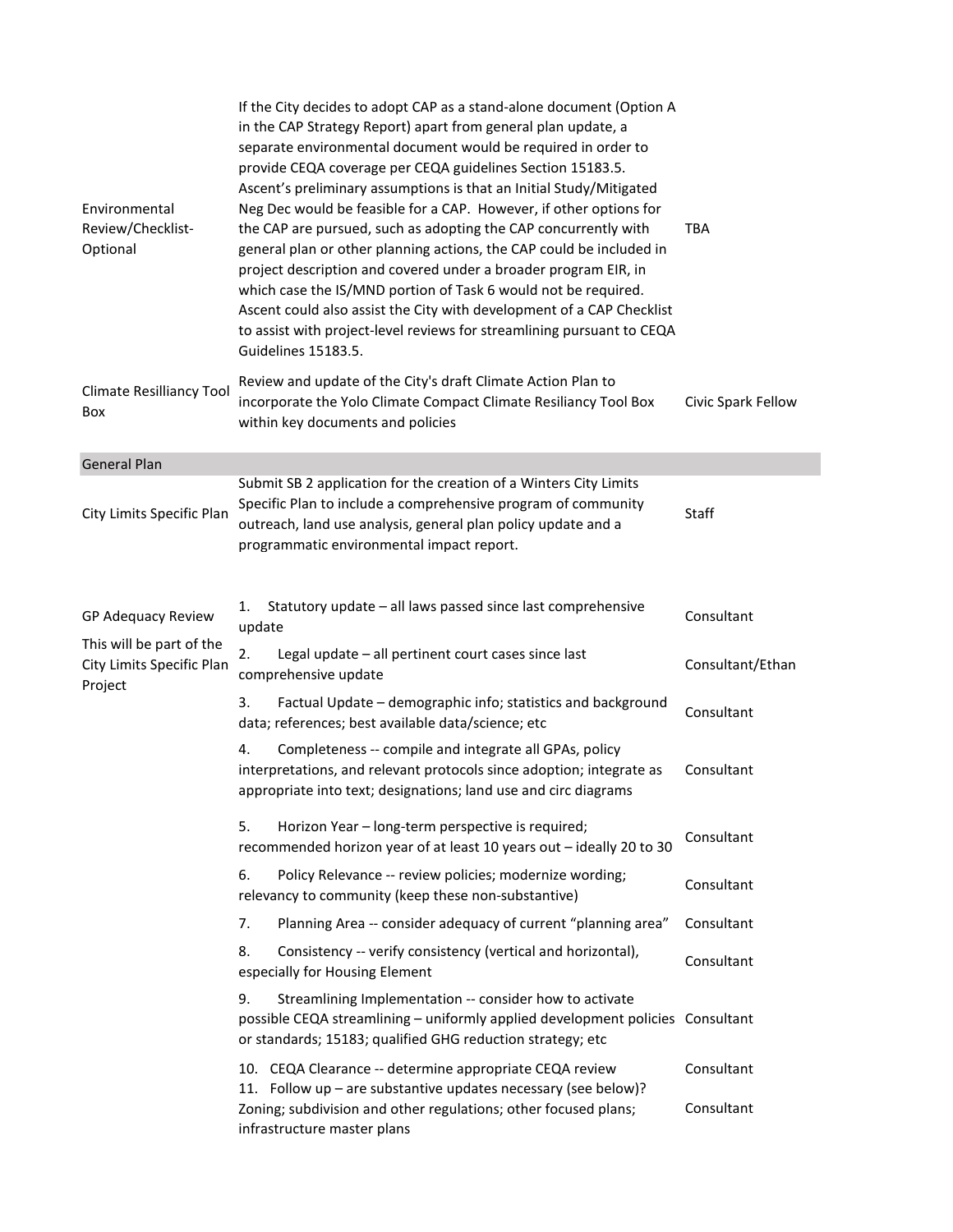| Community<br><b>Engagement Process</b> | Develop an overall community engagement process to bring            |                 |  |
|----------------------------------------|---------------------------------------------------------------------|-----------------|--|
|                                        | participation in the proposed specific planning, policy updates and | Staff/Community |  |
|                                        | general plan revision.                                              |                 |  |

## Planning Directives and Public Participation Projects

| North Area                           | Provide monthly updates to Council on activity related to this project City Manager                                                                                                     |                                |
|--------------------------------------|-----------------------------------------------------------------------------------------------------------------------------------------------------------------------------------------|--------------------------------|
|                                      | Maintain the informational website with current information<br>regarding the project and application status.                                                                            | City Manager                   |
|                                      | Direct staff to inform Council of process and next steps at next<br>meeting after an application is received.                                                                           | Consultant/Planning            |
| Land Development<br>Process          | Affirm the described land development application process for<br>continued use with new applications                                                                                    | cc                             |
|                                      | Post the steps for a typical land development application process<br>online as an informational tool                                                                                    | City Manager                   |
| <b>Status of the General</b><br>Plan | Undertake an adequacy review of General Plan to identify required<br>and other strongly recommended changes, with preliminary budget<br>and funding information for making such changes | Consultant/Planning            |
|                                      | Develop workplan for update of the Housing Element with                                                                                                                                 |                                |
|                                      | preliminary budget and funding information<br>Adequacy review of the location and extent of the General Plan<br>planning area                                                           | Consultant/Planning            |
|                                      | Identify funding and prepare a workplan plan for adoption of a<br><b>Climate Action Plan/Sustainability Strategy</b>                                                                    | City Manager                   |
|                                      | Report on the status and adequacy of the City's infrastructure master<br>plans and major projects financing fee program                                                                 | City Manager                   |
| <b>Public Outreach</b><br>Strategy   | Develop an overall outreach strategy to incorporate workshops,<br>survey's and participation in the review of key policy and land use<br>elements of the City's General plan.           | City Manager and<br>Consultant |
| Planning and Fiscal<br>Review        | Develop land use and fiscal modeling tools to evaluate options<br>regarding the City's General Plan land use.                                                                           | City Manager,<br>Finance       |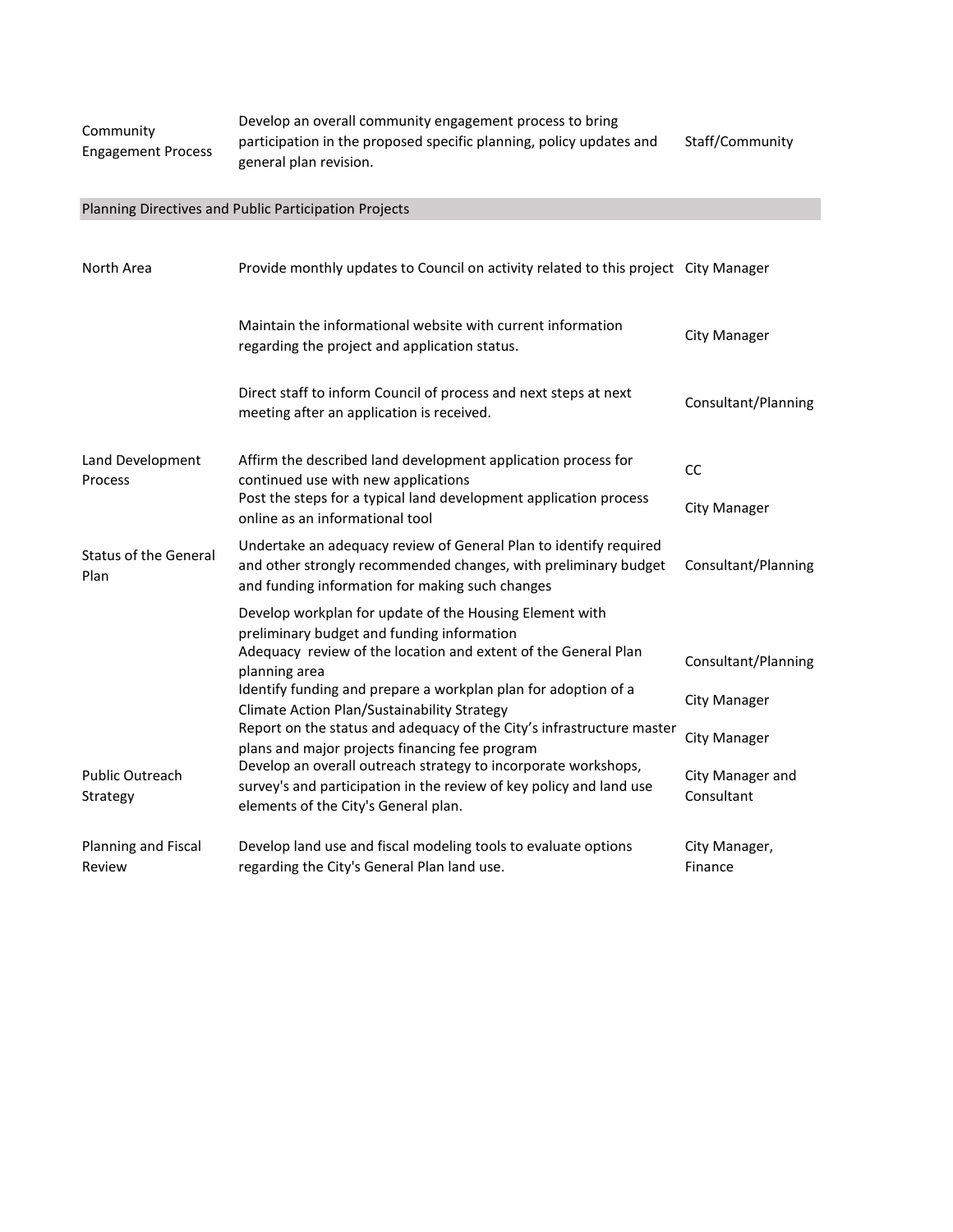## **Update**

## Update

The Housing Element is currently out for proposals from private consulting firms. The proposal process was amended to request additional comments on working on projects related to both the SB2 Funding and SACOG Planning Grant which will include a specific plan, programmatic environment impact report, accessor dwelling units and an updated development review process. Final proposals are due on April 24.

The formation of the Climate Action Plan Advisory Board is working on the merger of the Draft Climate Action Plan, Implementation Strategy and the Resilliancy Tool Kit. The final product will include the Draft/Final CAP, recommendation on the implementation and duties for a Climate Action Commission.

<http://www.cityofwinters.org/climate-action-plan/>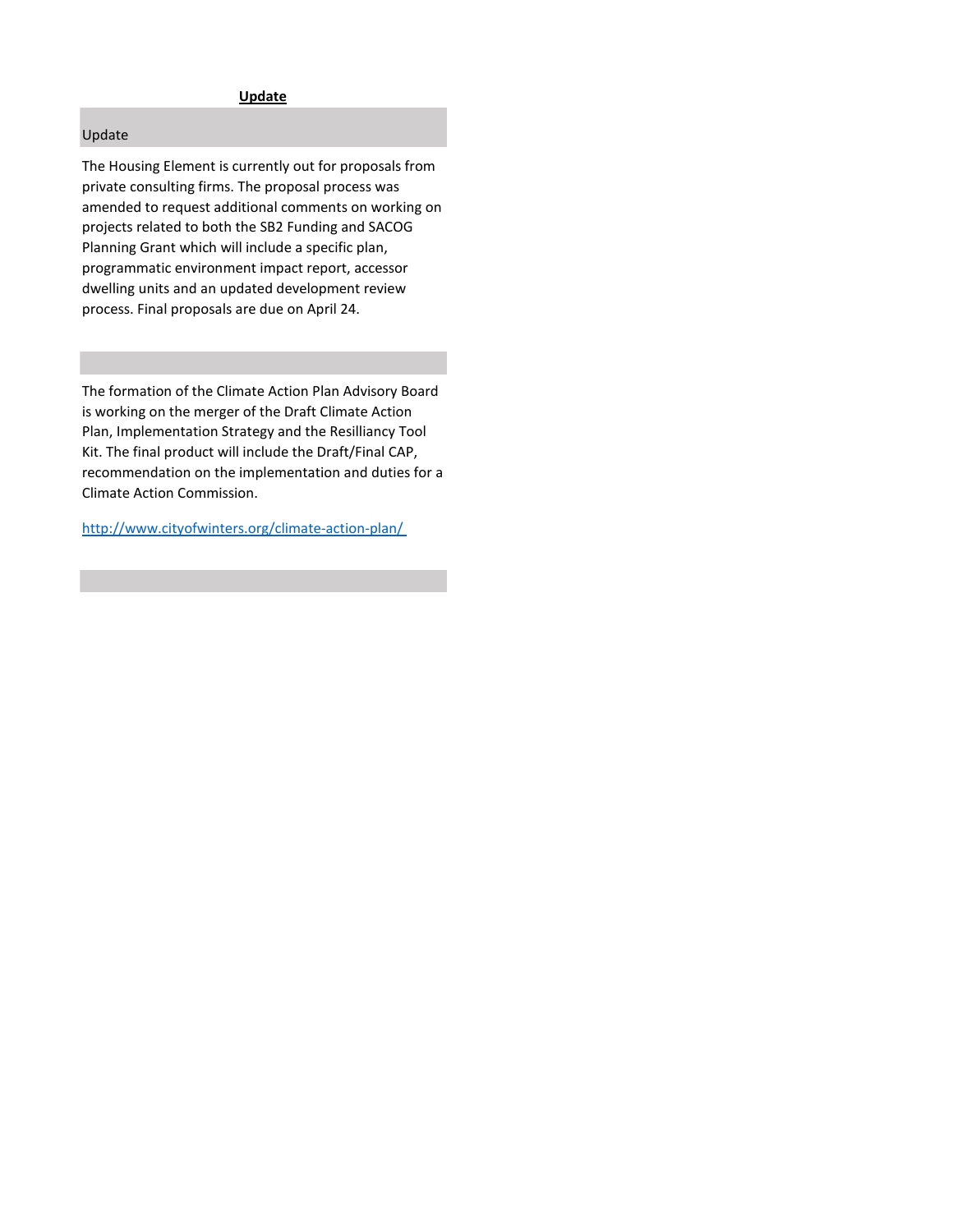[http://www.cityofwinters.org/wp](http://www.cityofwinters.org/wp-content/uploads/2020/02/2020_0211CommunityEngagementSummary.pdf)[content/uploads/2020/02/2020\\_0211CommunityE](http://www.cityofwinters.org/wp-content/uploads/2020/02/2020_0211CommunityEngagementSummary.pdf) [ngagementSummary.pdf](http://www.cityofwinters.org/wp-content/uploads/2020/02/2020_0211CommunityEngagementSummary.pdf) 

Complete and included in the process of the Climate Action Plan Advisory Board.

In Process

Complete and included in the process of the Climate Action Plan Advisory Board.

In the duties of the Climate Action Plan Advisory Board

Not included in the draft CAP. Potential future project.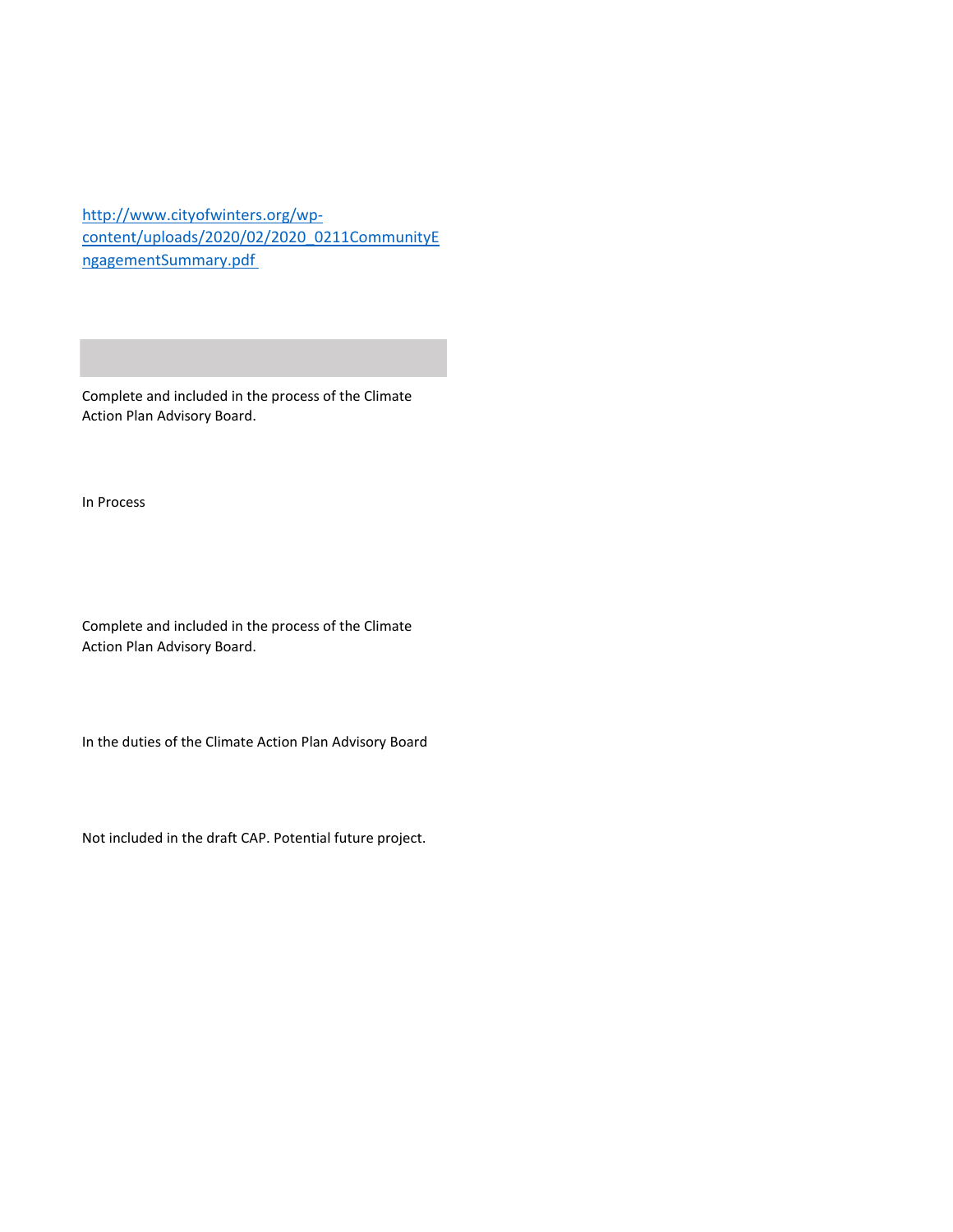Not included in the draft CAP. Potential future project.

In the duties of the Climate Action Plan Advisory Board

To be included in the City Limits Specific Plan

To be included in the City Limits Specific Plan

To be included in the City Limits Specific Plan

To be included in the City Limits Specific Plan

To be included in the City Limits Specific Plan

To be included in the City Limits Specific Plan

To be included in the City Limits Specific Plan

To be included in the City Limits Specific Plan

SB2 Project

To be included in the Programmatic EIR